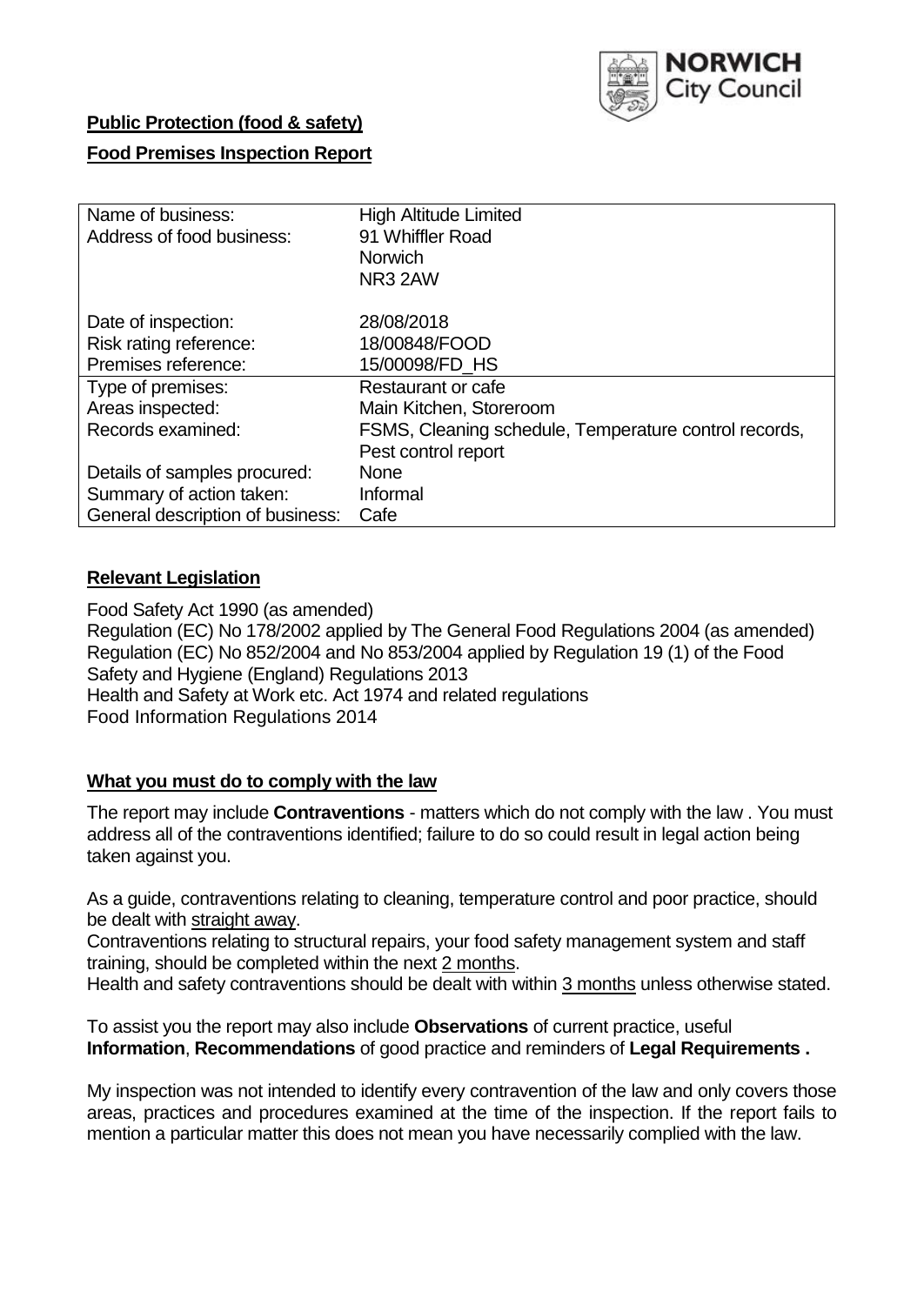# **FOOD SAFETY**

#### **How we calculate your Food Hygiene Rating:**

The food safety section has been divided into the three areas which you are scored against for the hygiene rating: 1. food hygiene and safety procedures, 2. structural requirements and 3. confidence in management/control procedures. Each section begins with a summary of what was observed and the score you have been given. Details of how these scores combine to produce your overall food hygiene rating are shown in the table.

| <b>Compliance Area</b>                     |                         |                  |           | <b>You Score</b> |                |    |           |    |                |  |  |
|--------------------------------------------|-------------------------|------------------|-----------|------------------|----------------|----|-----------|----|----------------|--|--|
| Food Hygiene and Safety                    |                         |                  |           | 0                | 5              | 10 | 15        | 20 | 25             |  |  |
| <b>Structure and Cleaning</b>              |                         |                  | 0         | 5                | 10             | 15 | 20        | 25 |                |  |  |
| Confidence in management & control systems |                         |                  | 0         | 5                | 10             | 15 | 20        | 30 |                |  |  |
|                                            |                         |                  |           |                  |                |    |           |    |                |  |  |
| <b>Your Total score</b>                    | $0 - 15$                | 20               | $25 - 30$ |                  | $35 - 40$      |    | $45 - 50$ |    | > 50           |  |  |
| Your Worst score                           | $\overline{\mathbf{5}}$ | 10 <sup>10</sup> | 10        |                  | 15             |    | 20        |    | $\blacksquare$ |  |  |
|                                            |                         |                  |           |                  |                |    |           |    |                |  |  |
| <b>Your Rating is</b>                      | 5                       | $\overline{4}$   | 3         |                  | $\overline{2}$ |    |           |    | $\overline{0}$ |  |  |

Your Food Hygiene Rating is 5 - a very good standard



# **1. Food Hygiene and Safety**

Food hygiene standards are high. You demonstrated a very good standard of compliance with legal requirements. You have safe food handling practices and procedures and all the necessary control measures to prevent cross-contamination are in place. Some minor contraventions require your attention. **(Score 5)**

### Contamination risks

**Recommendation** Chopping/cutting boards were being stored directly touching. Chopping/cutting boards must be stored in a rack properly divided to stop cross-contamination and to allow aeration

**Observation** I was pleased to see that these were moved in my presence

### Personal Hygiene

**Observation** I was pleased to see that standards of personal hygiene were high.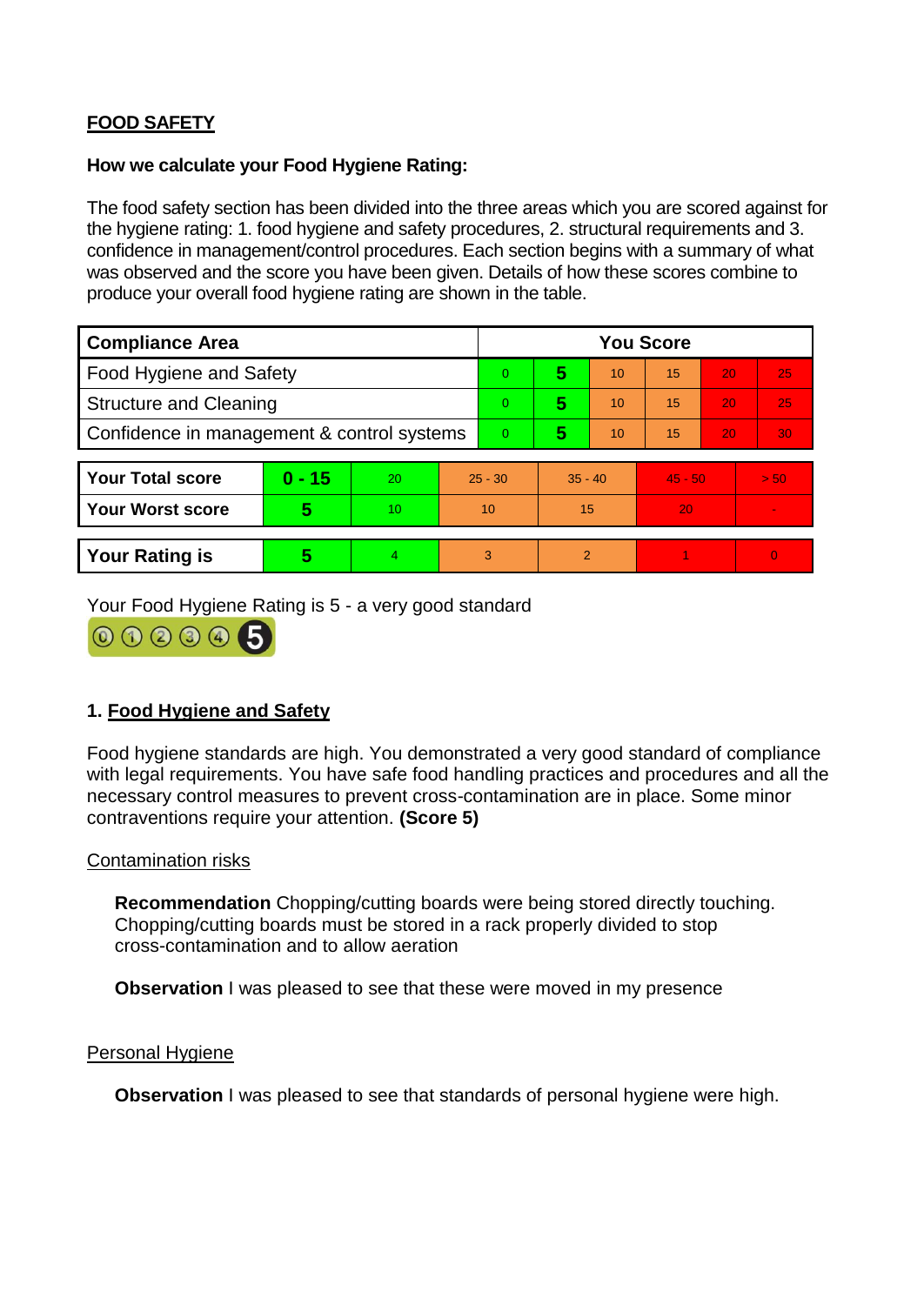## Temperature Control

Food protected from bacterial growth during chilled storage/hot holding/display for sale/ preparation/ defrosting and reheating

**Contravention** The following evidence indicated there was a risk of bacteria growing on food:

• butter portions were being stored at 14.9°C in the display fridge. I was pleased to see that these were moved to another fridge in my presence

**Observation** I was pleased to see you were able to limit bacterial growth and/or survival by applying appropriate temperature controls at points critical to food safety and that you were diligently monitoring temperatures.

### Poor Practices

**Observation** The following matters represented poor practice and if allowed to continue may cause food to become contaminated or lead to its deterioration

storing onions beyond their 'Best before' date of 21/8 in the Prodis fridge

### **2. Structure and Cleaning**

The structure facilities and standard of cleaning and maintenance are all of a good standard and only minor repairs and/or improvements are required. Pest control and waste disposal provisions are adequate. The minor contraventions require your attention. **(Score 5)**

#### Cleaning of Structure

**Contravention** The following structural items were dirty and require more frequent and thorough cleaning:

- flooring underneath fridge numbered 1
- shelf underneath the display fridge in the servery

### Cleaning of Equipment and Food Contact Surfaces

**Contravention** The following surfaces and equipment in contact with food were dirty and/or could not be cleaned and require cleaning or discarding:

- interior and the door to the Sterling freezer
- door handle to the freezer numbered 3
- handle to the meat fridge